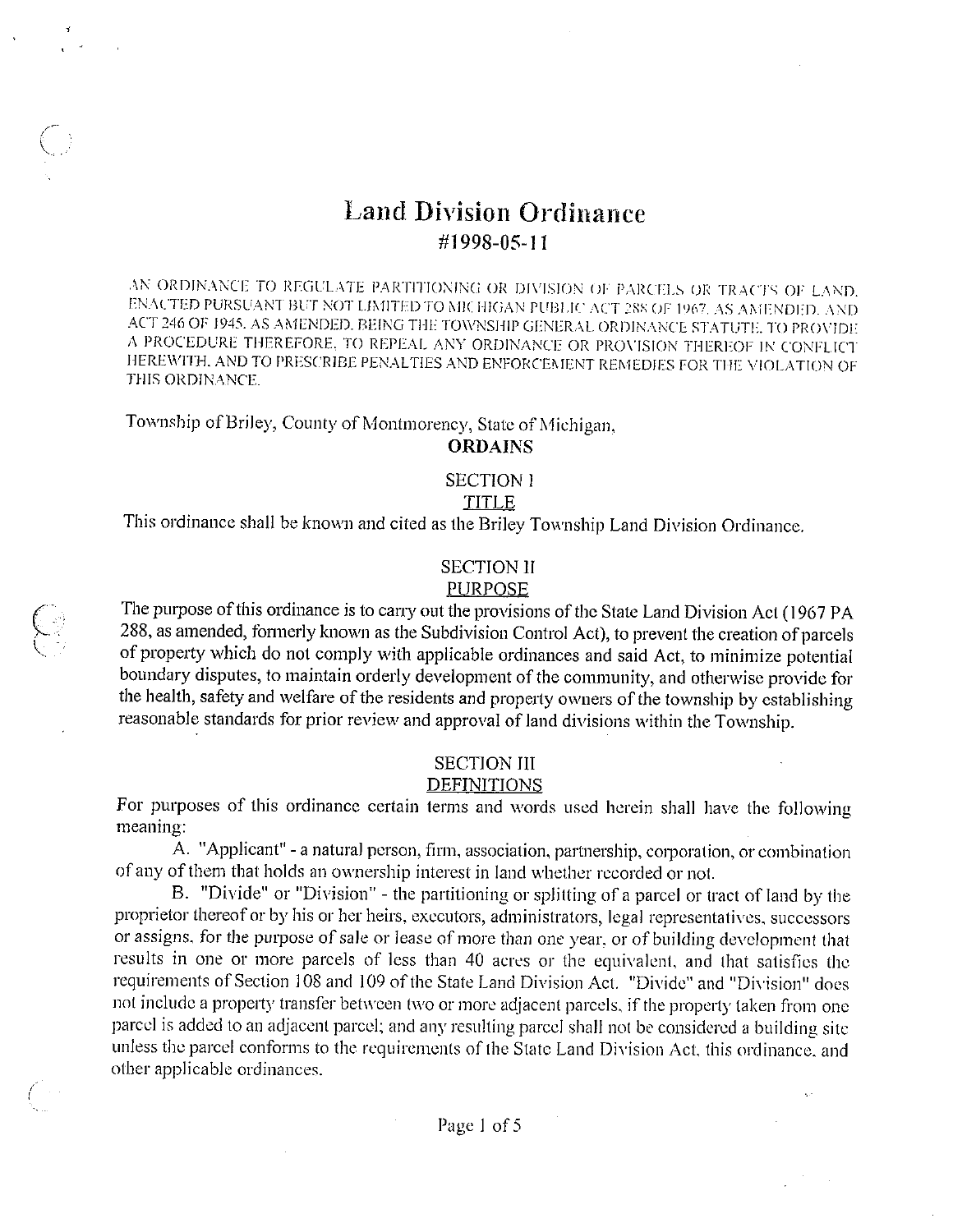C. "Exempt Split" or "Exempt Division" - the partitioning or splitting of a parcel or tract of land by the proprietor thereof, or by his or her heirs, executors, administrators. legal representatives, successors or assigns, that does not result in one or more parcels of less than 40 acres or the equivalent.

D. "Forty acres or the equivalent" - either 40 acres, <sup>a</sup> quarter-quarter section containing not less than 30 acres, or a government lot containing not less than 30 acres.

E. "Governing Body" - the Briley Township Board.

#### SECTION IV PRIOR APPROVAL REOUJREMENT OF LAND DIVISIONS

Land in the Township shall not be divided without the prior review and approval of the Township Assessor, or other official designated by the governing body, in accordance with this ordinance and the State Land Division Act; provided that the following shall be exempted from this requirement:

A. A parcel proposed for subdivision through <sup>a</sup> recorded plat pursuant to the State Land Division Act.

B. A lot in <sup>a</sup> recorded plat proposed to be divided in accordance with the State Land Division Act.

C. An exempt split as defined in this Ordinance.

#### SECTION V

### APPLICATION FOR LAND DIVISION APPROVAL

An applicant shall file all the following with the Township Assessor or other official designated by the governing body for review and approval of <sup>a</sup> proposed land division before making any division either by deed, land contract, lease for more than one year, or for building development:

A. A completed application form on such form as may be approved by the Township Board.

B. Proof of fee ownership of the land proposed to be divided.

C. A survey including an accurate legal description of each proposed division, and showing the boundary lines, approximate dimensions, and the accessibility of each division from existing or proposed public roads for automobile traffic and public utilities.

D. Proofthat all standards of the State Land Division Act and this Ordinance have been met.

F. The history and specifications of the land proposed to be divided sufficient to establish that the proposed division complies with Section 108 of the State Land Division Act.

F. Wa transfer of division rights is proposed in the land transfer, detailed information about the terms and availability of the proposed division rights transfer.

G. Linless <sup>a</sup> division creates <sup>a</sup> parcel which is acknowledged and declared in the instrument of conveyance to be "not <sup>a</sup> development site", all divisions shall result in "huildable" parcels with sufficient area to comply with all required setback provisions, minimum floor areas, off-street parking spaces, approved on-site sewage disposal and water well locations (where public water and sewer service is not available), access to existing public utilities and public roads, and maximum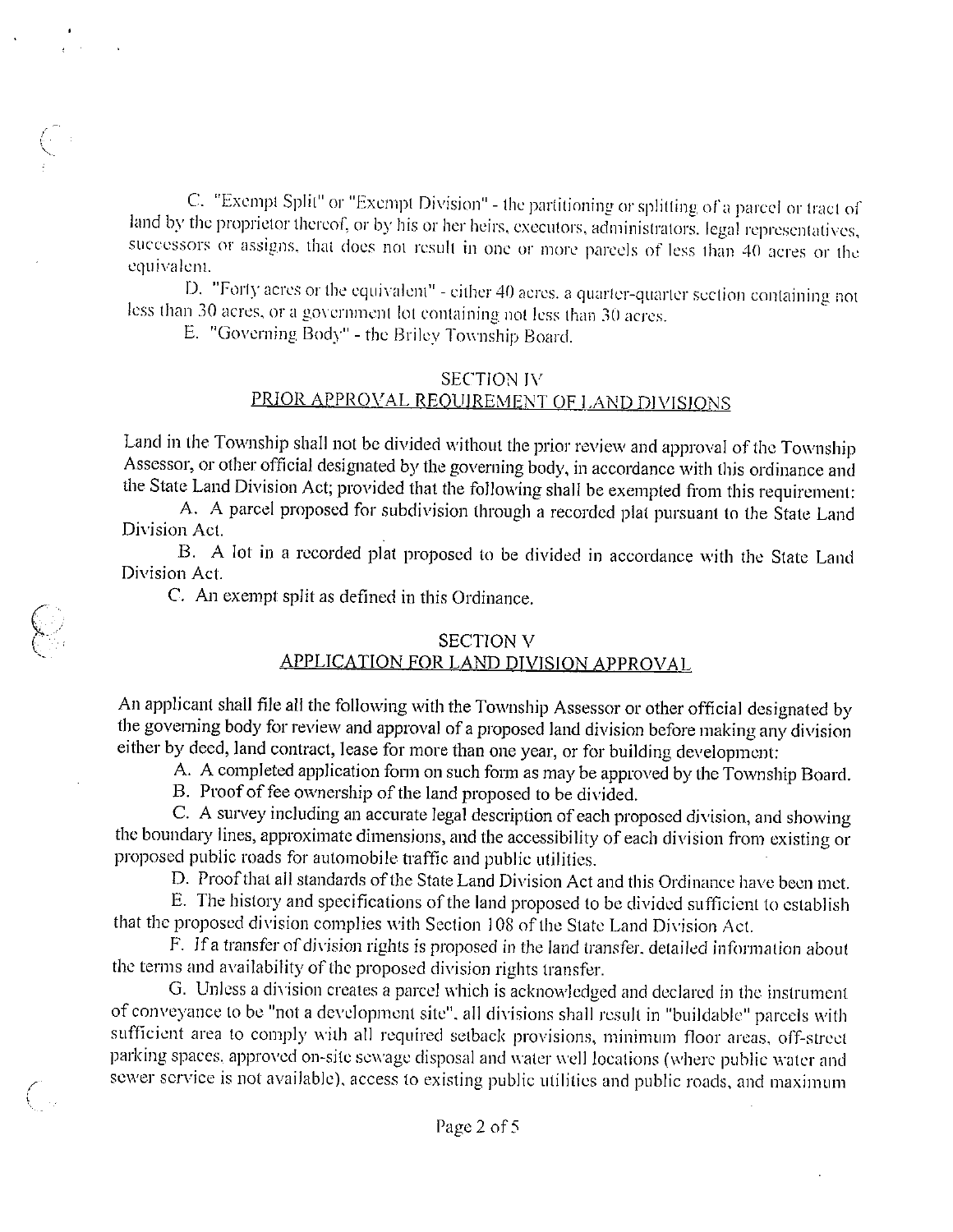allowed area coverage of buildings and structures on the site. Declared agricultural land and fand for forestry use shall not be subject to the foregoing as "development sites" as provided in the State Land Division Act at Section 102.

榄绿

H. The fee as may from time to time be established by resolution of the governing body of the Township for land division reviews pursuant to this Ordinance to cover the costs of review of the application and administration of this Ordinance and the State Land Division Act.

#### SECTION VI PROCEDURES FOR REVIEW OF APPLICATIONS FOR LAND DIVISJON APPROVAL

A. The assessor or other designee shall approve, approve with reasonable conditions to assure compliance with applicable ordinances and the protection of public health, safety and general welfare, or disapprove the land division applied for within 30 days after receipt of the application package conforming to this Ordinance's requirements, and shall promptly notify the applicant of the decision and the reasons for any denial. If the application package does not conform to this Ordinance's requirements and the State Land Division Act, the assessor or other designee shall return the same to the applicant for completion and refiling in accordance with this Ordinance and the State Land Division Act. The assessor or other designee shall act only on written applications.

B. Any person or entity aggrieved by the decision of the assessor or designee may, within thirty (30) days of said decision appeal the decision to the governing body of the Township or such other body or person designated by the governing body which shall consider and resolve such appeal by <sup>a</sup> majority vote of said Board or by the designee at its next regular meeting or session affording sufficient time for <sup>a</sup> twenty (20) day written notice to the applicant (and appellant where other than the applicant) of the time and date of said meeting and appellant hearing.

C. The assessor or designee shall maintain an official record of all approved and accomplished land divisions or transfers.

D. Approval of <sup>a</sup> division is not <sup>a</sup> determination that the resulting parcels comply with other ordinances or regulations.

F. The Township and its officers and employees shall not be liable for approving <sup>a</sup> land division if building permits for construction on the parcels are subsequently denied because of inadequate water supply, sewage disposal facilities or otherwise, and any notice of approval shall include <sup>a</sup> statement to this effect.

#### SECTION V]i STANDARD FOR APPROVAL OF LAND DIVISIONS

A proposed land division shall be approved if the following criteria are met:

A. All the parcels to be created by the proposed land division(s) fully comply with the applicable lot (parcel), yard and area requirements of pertinent Ordinances, including, but not limited to, minimum lot (parcel) frontage/width, minimum road frontage, minimum lot (parcel) area. and maximum lot (parcel) coverage and minimum set-backs for existing building/structures or have received <sup>a</sup> variance from such requirement(s) from the Briley Township Zoning Board of Appeals.

B. The proposed land division(s) comply with all requirements of the State Land Division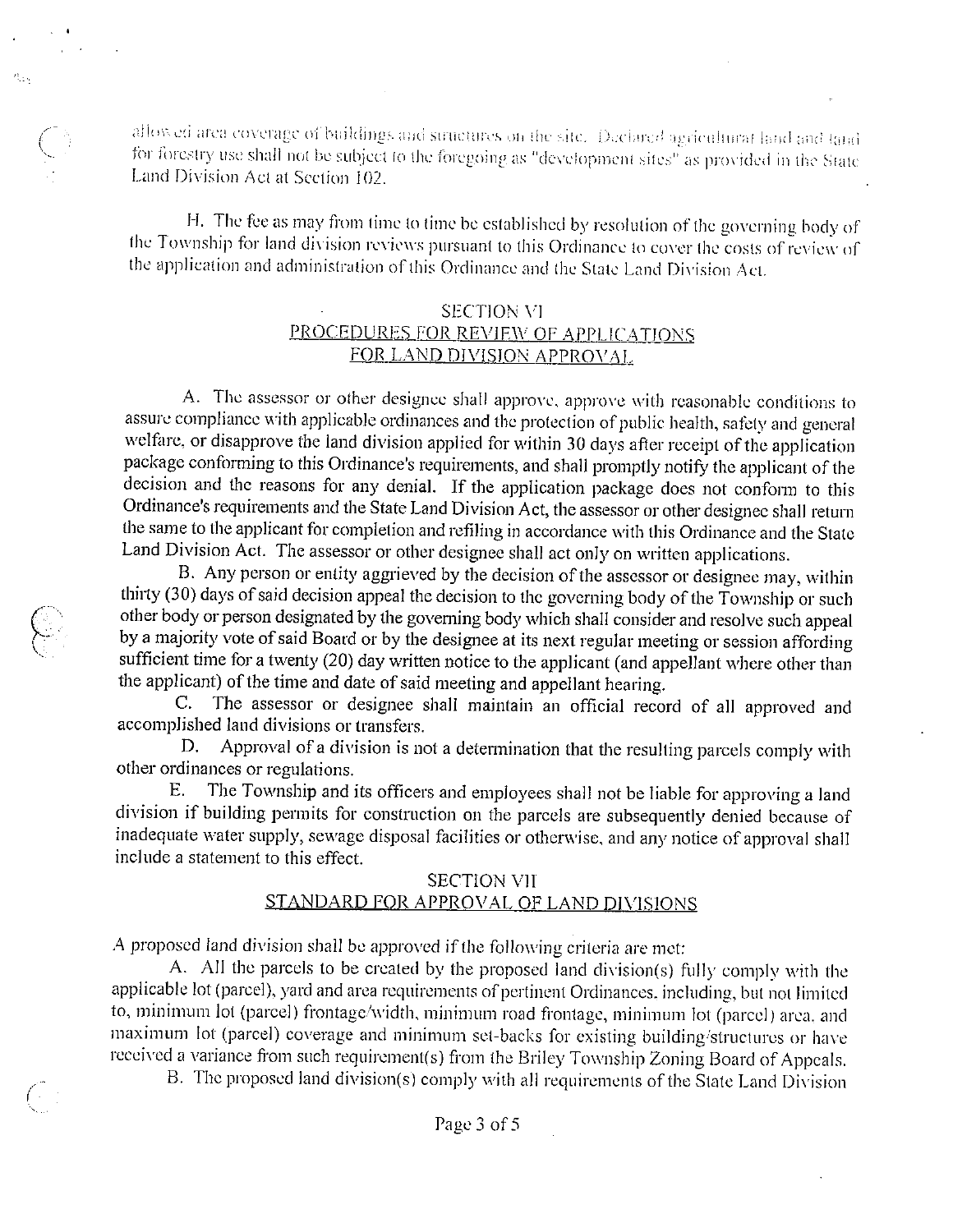Act and this Ordinance.

C. All parcels created and remaining have existing adequate accessibility, or an area available therefore, to a public road for public utilities and emergency and other vehicles not less than the requirements of all applicable ordinances.

D. The ratio of depth to width of any parcel created by the division does not exceed a four to one ratio exclusive of access roads, easements, or non-development sites. The depth of a parcel created by a land division shall be measured within the boundaries of each parcel created by a land division shall be measured within the boundaries of each parcel from the abutting road right-of-way to the most remote boundary line point of the parcel from the point of commencement of the measurement. The width of a parcel shall be measured at the abutting road or right-of-way line, or as otherwise provided in any applicable ordinances.

#### **SECTION VIII**

#### CONSEQUENCES OF NONCOMPLIANCE WITH LAND DIVISION APPROVAL REQUIREMENT, PENALTIES AND ENFORCEMENT

Any division of land in violation of this Ordinance shall not be recognized as a land division on the Township tax roll or assessment roll until the assessing officer refers the suspected violation or potential non-conformity to the county prosecuting attorney and gives written notice to the person requesting the division, and the person suspected of the violation or potential non-conformity of such referral to the prosecuting attorney. The Township shall further have the authority to initiate injunctive or other relief to prevent any violation or continuance of any violation of this Ordinance. Any division of land in violation of this Ordinance shall further not be eligible for any zoning or building permit for any construction or improvement thereto.

In addition, any person, firm or corporation who violates any of the provisions of this Ordinance shall be deemed to be responsible for a municipal civil infraction as defined by Michigan Statute which shall be punishable by a civil fine of not more than Five Hundred (\$500.00) Dollars along with costs which may include all expenses, direct and indirect, to which the Township has been put in connection with the municipal civil infraction. In no case, however, shall costs of less that Fifty (\$50.00) Dollars nor more than Five Hundred (\$500.00) Dollars be ordered. A violator of this Ordinance shall also be subject to such additional sanctions and judicial orders as are authorized under Michigan Law.

Pursuant to Section 267 of the Land Division Act, an unlawful division or split shall also be voidable at the option of the purchaser and shall subject the seller to the forfeiture of all consideration received or pledged therefore, together with any damages sustained by the purchaser, recoverable in an action at law.

Each day's violation of this Ordinance that continues to exist constitutes a separate violation.

#### **SECTION IX SEVERABILITY**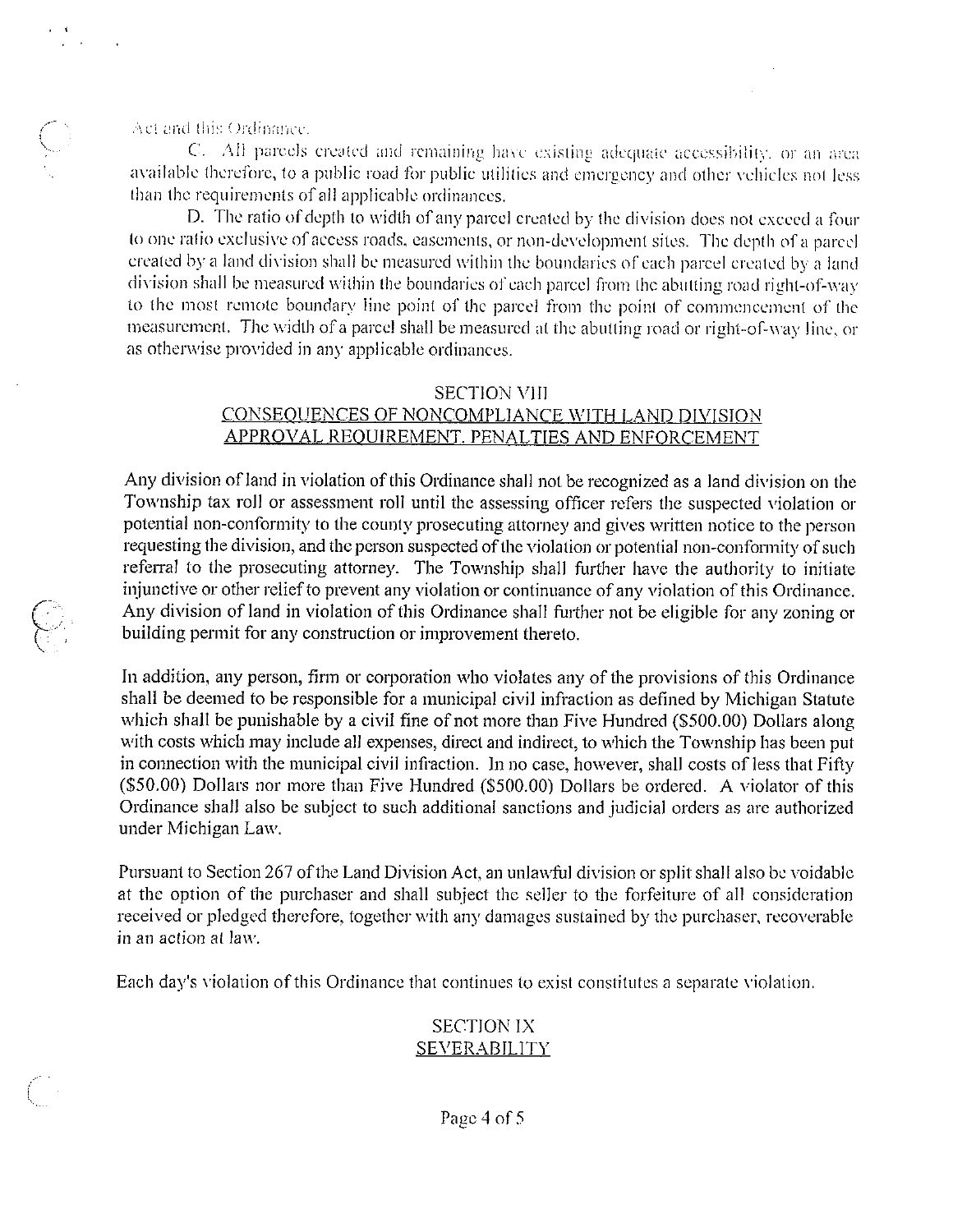The provisions of this Ordinance are hereby declared to be severable and if any clause, sentence. word, section or provision is declared void or unenforceable for any reason by any court of competent jurisdiction, it shall not affect any portion of this ordinance other than said part of portion thereof.

#### SECTION N **REPEAL**

this Ordinance shall not be construed to repeal any provision in the applicable Zoning Ordinance or Building Codes All ordinances or parts of ordinances in conflict with this Ordinance are hereby repealed, except that

#### EFFECTIVE DATE SECTION Xl

This Ordinance shall become effective 30 days following its publication after adoption as required by law.

The foregoing Ordinance was submitted upon motion of Clerk Comber, second by Treasurer Cheedie. Upon roll call the following voted:

Aye: Supervisor Edwards, Clerk Comber, Treasurer Cheedie, Trustee Wasek, Trustee Gohl NO: None

**ABSENT:** None Uten

Edwin H. Comber, Clerk

I

I hereby certify that the foregoing constitutes a true and complete copy of an Ordinance duly adopted by the Township Board of the Township of Briley, Montmorency County, Michigan, at a Regular Meeting held on the 12th day of July, 1999, the same was published in the Montmorency County Tribune on July 21st, 1999. Effective date -August 20th, 1999.

 $\frac{1}{2}$   $\frac{1}{2}$   $\frac{1}{2}$ <u>Zalum A landre</u>

Edwin H. Comber Briley Township Clerk